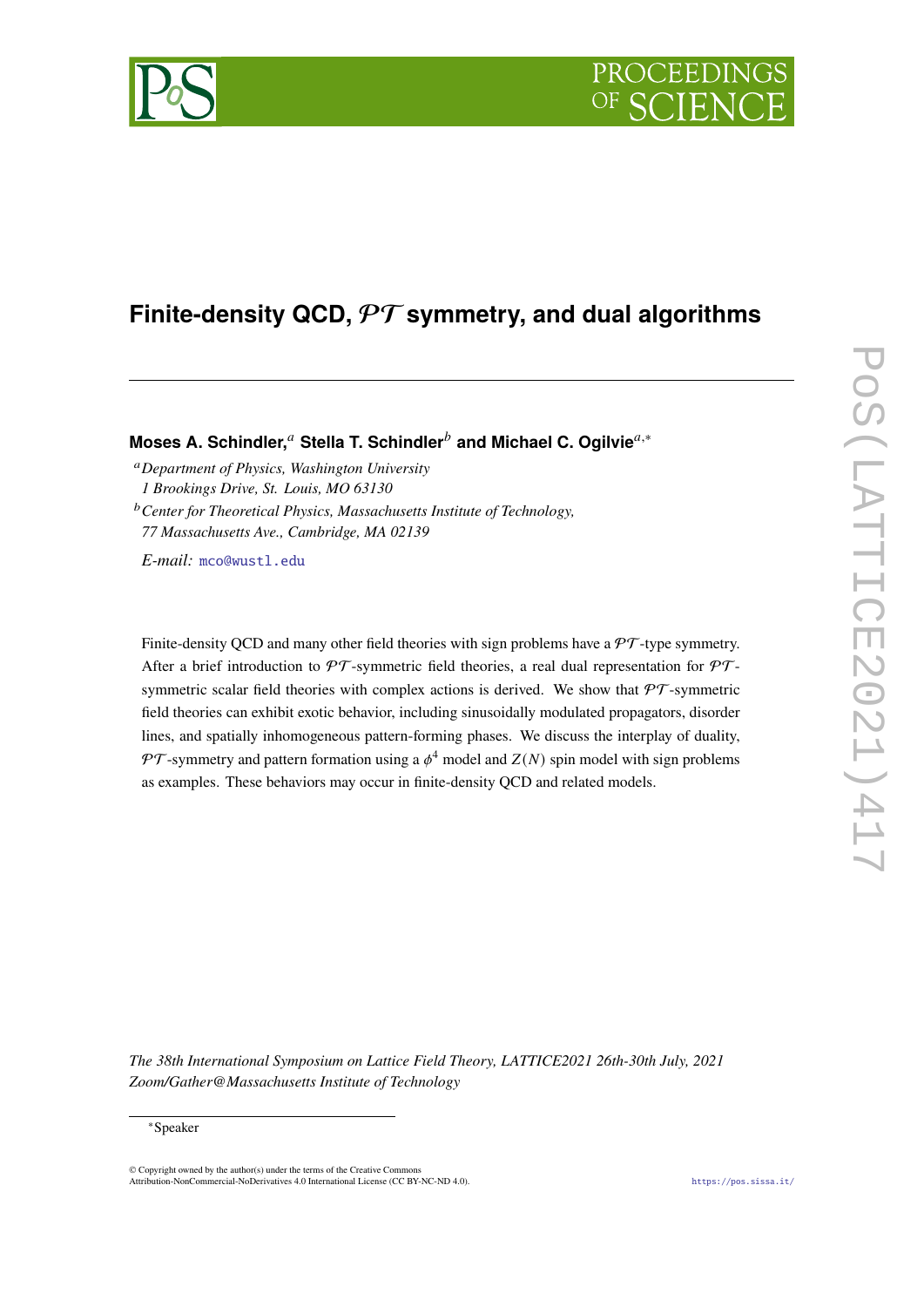## **1. Three key questions**

Determining the phase structure of finite density QCD is an important open problem in lattice gauge theory, To make progress on this issue, we must address three key, interrelated questions: What is the physical reason that finite-density QCD is a hard problem? What new phenomena occur at finite density? And how do we know our simulations are getting the physics right?

Physical manifestations of the sign problem are rooted in the non-Hermitian transfer matrix of finite-density QCD. The transfer matrix is invariant under  $C\mathcal{K}$  symmetry, where C is charge conjugation and K is complex conjugation. CK symmetry is a generalized  $\mathcal{PT}$ -type symmetry [\[1\]](#page-7-0).  $PT$ -symmetric quantum field theories can exhibit a wide range of exotic phenomena not seen in models with Hermitian transfer matrices, such as sinusoidally modulated propagators, disorder lines, and spatially inhomogeneous ground state field configurations. These behaviors may occur in finite-density QCD [\[2](#page-7-1)[–4\]](#page-7-2). Related, simpler  $\mathcal{PT}$ -symmetric quantum field theories which have these behaviors are natural testing grounds for algorithms such as the complex Langevin approach [\[5\]](#page-7-3) and Lefschetz thimbles [\[6\]](#page-7-4).

We begin by introducing basic concepts of  $\mathcal{PT}$  symmetry and their application to finite-density QCD. Next, we discuss the variety of different dual forms that a single  $\mathcal{PT}\text{-}\overline{\text{OPT}}$  may take, and how these forms naturally lead to duality-based algorithms to overcome sign problems. Finally, we explain the connection of  $\mathcal{PT}$  symmetry to phenomena such as pattern formation and discuss issues of computational complexity raised by these exotic behaviors.

#### **2. Introduction to** PT**-symmetric quantum theory**

The development of techniques to understand  $\mathcal{PT}$ -symmetric quantum systems was motivated by the Euclidean  $i\phi^3$  field theory associated with the Yang-Lee edge singularity [\[7\]](#page-7-5). The quantum mechanics analogue of  $i\phi^3$  theory is the Hamiltonian  $\mathcal{H} = p^2 + ix^3$ . Although  $\mathcal H$  is not Hermitian, it is  $\mathcal{PT}$ -symmetric and all of its energy eigenvalues are real [\[8\]](#page-7-6). The operator  $\mathcal P$  is parity, which acts on x and p as  $\mathcal{P}: x \to -x$  and  $\mathcal{P}: p \to -p$ . T denotes time-reversal, an antilinear operator which acts as  $\mathcal{T}: p \to -p$  and  $\mathcal{T}: i \to -i$ , leaving x unchanged. Let E be an eigenvalue of H with corresponding eigenvector  $|E\rangle$ . Noting that  $[\mathcal{PT}, H] = 0$ , we see that

$$
H(\mathcal{PT}) |E\rangle = (\mathcal{PT})H |E\rangle = (\mathcal{PT})E |E\rangle = E^*(\mathcal{PT}) |E\rangle \tag{1}
$$

so every eigenvalue of  $H$  must be either real or a complex-conjugate pair. This result is true for any system possessing a  $\mathcal{PT}$ -type symmetry: we can allow " $\mathcal{P}$ " to be any arbitrary linear operator and "T" to be any arbitrary antilinear operator, and the eigenvalues are still ensured to be real or complex conjugates.

If all eigenvalues of a  $\mathcal{PT}$ -symmetric system are real, we say that  $\mathcal{PT}$  symmetry is unbroken (a term not directly related to spontaneous symmetry breaking). Models with an unbroken  $\mathcal{PT}$ symmetry are known to exhibit orthogonal eigenstates, unitary time evolution under a correctlydefined inner product, and other hallmarks of conventional quantum theories [\[9,](#page-7-7) [10\]](#page-7-8). In fact, an entire class of models of the form

$$
H = p^2 - (ix)^N \tag{2}
$$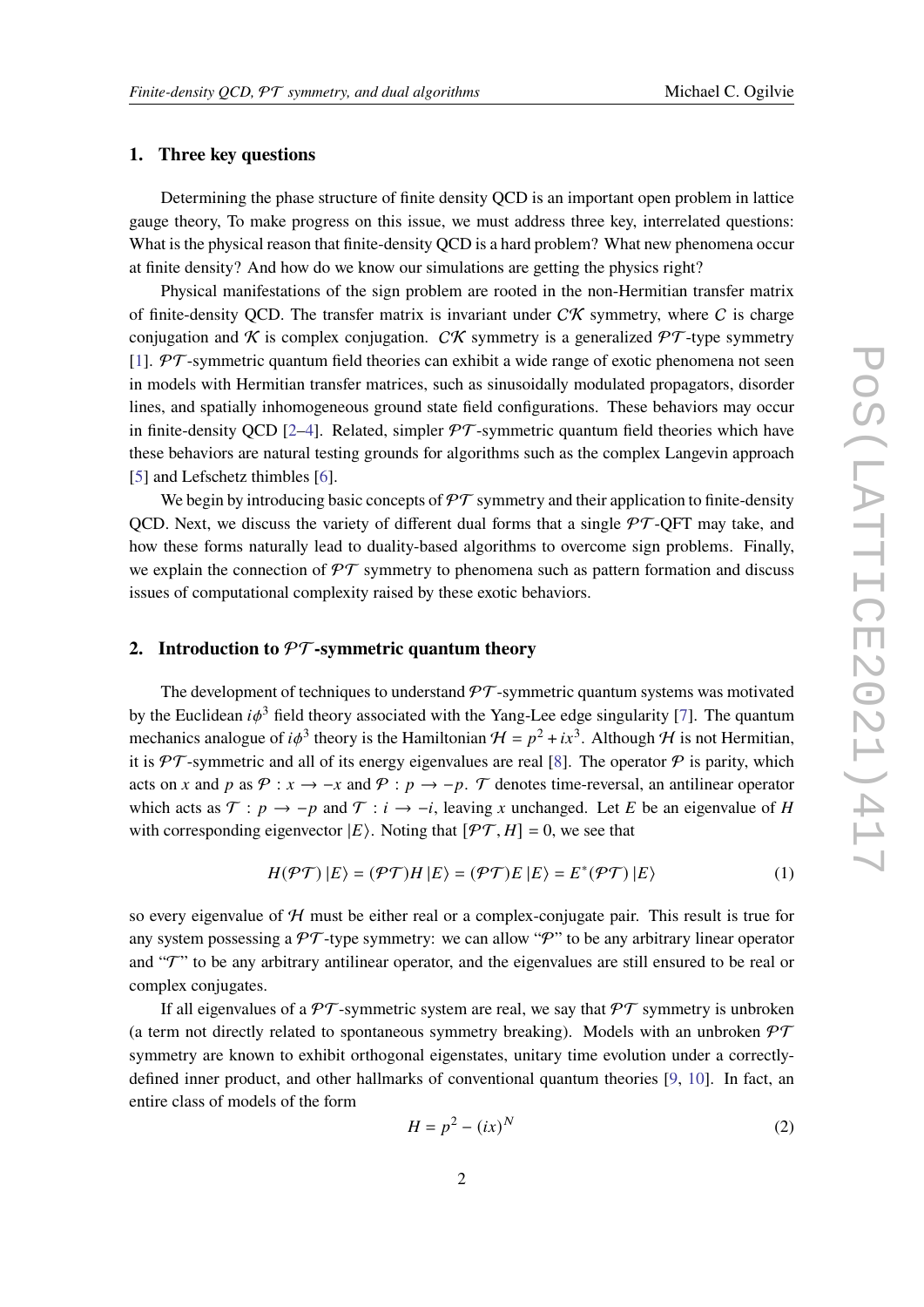has only real eigenvalues for all  $N \ge 2$  [\[8\]](#page-7-6). Although the  $N = 3$  model is defined for real x, models with higher values of N must be defined via  $\mathcal{PT}$ -symmetric contours in the complex plane. These models and their field theory extensions represent good opportunities to cross-check finite-density lattice techniques employing complex contours.

## **3.** PT **symmetry in lattice field theory**

The ideas of  $\mathcal{PT}$  symmetry in quantum mechanics can be taken over into lattice field theory with a few changes [\[1\]](#page-7-0). Rather than work with Hamiltonians, it is conceptually convenient to use the language of the transfer matrix  $T = e^{-aH}$ , an operator which implements a discrete time evolution in Euclidean space such that on a lattice of temporal extent  $n_t$ , the partition function Z takes the form

$$
Z = \text{Tr}(T^{n_t}).\tag{3}
$$

Schematically, we can obtain the transfer matrix from writing the partition function as a lattice functional integral

$$
Z = \int \left[ d\phi \right] e^{-S[\phi]} \tag{4}
$$

For example, the  $i\phi^3$  model with action

$$
S = \sum_{x} \left[ \frac{1}{2} \left( \nabla \phi \right)^2 + ig \phi^3(x) \right] \tag{5}
$$

is not invariant under the linear transformation  $\phi \rightarrow -\phi$  or under complex conjugation, which is antilinear. However, it is invariant under the combined operation of both, so we say that the  $i\phi^3$ model has a  $\mathcal{PT}$ -type symmetry.

The transfer matrix  $T$  inherits the symmetry properties of  $S$ , and many of the results for Hamiltonians in  $\mathcal{PT}$ -symmetric quantum mechanics carry over to  $\mathcal{PT}$ -symmetric lattice field theories [\[1\]](#page-7-0). In conventional lattice field theories, the transfer matrix is a Hermitian operator, satisfying  $T^{\dagger} = T$ , with positive real eigenvalues. In  $\mathcal{PT}$ -symmetric lattice field theories, every eigenvalue of the transfer matrix is either real or part of a complex-conjugate pair. However, we emphasize that  $\mathcal{PT}$  symmetry does not ensure that all real eigenvalues of T are positive. When all eigenvalues of the transfer matrix are real and positive, the system is equivalent to a conventional lattice model under a similarity transformation. If some of the eigenvalues of  $T$  are negative or complex, a real representation of the transfer matrix still exists, but matrix elements of  $T$  in the real representation need *not* be positive. As we discuss below, this leads to unconventional behaviors like patterned phases and disorder lines.

## **4. Finite density QCD has a** PT**-type symmetry**

It is well known that QCD with a nonzero chemical potential has a sign problem. The sign problem arises from the asymmetric weighting of quark and antiquark worldlines that have nonzero winding around the Euclidean time direction. This gives rise to a complex integrand in the functional integral, but leaves behind a  $\mathcal{PT}$ -type symmetry,  $\mathcal{CK}$ . Effective models of finite-density QCD,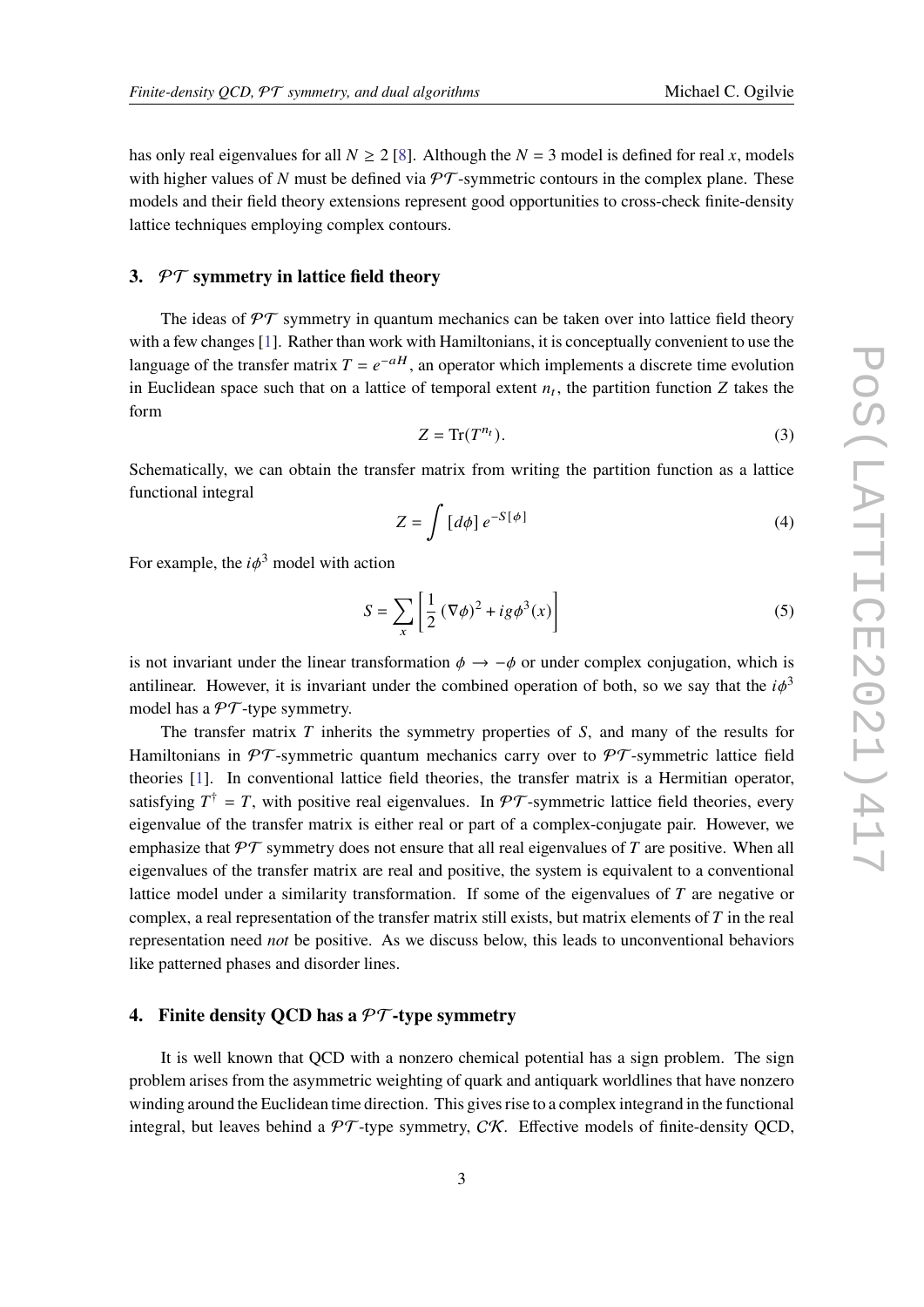which are commonly studied to gain insight into the full theory, often exhibit both a sign problem and  $\mathcal{PT}$  symmetry. Consider a typical Polyakov loop spin model with Euclidean action

<span id="page-3-0"></span>
$$
S = -J \sum_{\langle jk \rangle} \left( \text{Tr} \, P_j \, \text{Tr} \, P_k^\dagger + \text{Tr} \, P_j^\dagger \, \text{Tr} \, P_k \right) - H \sum_j \left( e^{\beta \mu} \text{Tr} \, P_j + e^{-\beta \mu} \text{Tr} \, P^\dagger \right). \tag{6}
$$

Here, the "spins" are Polyakov loops on spatial sites, taking values in the gauge group  $SU(3)$ . The nearest-neighbor interaction is induced by plaquette terms in the underlying gauge theory action, and the external field interaction is due to heavy quarks at finite density. It is this second term which becomes complex when  $\mu \neq 0$ . This model constitutes a concrete representation of Svetitsky-Jaffe universality, which maps gauge theories at finite temperature to spin models [\[11\]](#page-7-9). It is easy to see that eq. [\(6\)](#page-3-0) has a PT-type symmetry: charge conjugation C acts as a linear operator  $C: P \to P^*$ on the Polyakov loops, while complex conjugation K acts as an antilinear operator  $K : aP \to a^*P^*$ . The action S is invariant under the combined operation  $C\mathcal{K}$ .

## <span id="page-3-1"></span>**5. Simulating** PT**-QFTs via a duality transform**

It is straightforward to transform  $\mathcal{PT}$ -symmetric scalar field theories with a complex action into a manifestly real form, using appropriate Fourier transforms of *fields* in the path integral [\[2\]](#page-7-1). We refer to this transformation as a dual transformation, because it is essentially the first half of a Kramers-Wannier duality transformation. In a typical duality transformation, a Fourier transform on an Abelian group G maps lattice variables into a dual group  $\tilde{G}$ . For the group  $Z(N)$ , the dual group is also  $Z(N)$ . For the group  $U(1)$  the dual group is  $Z$ , but in the case of the group R the dual group is  $\mathbb{R}$ .

We illustrate the method using a simple model with one field, but it can be easily generalized to models with any number of scalar fields in any dimension. Consider the action

$$
S(\chi) = \sum_{x} \left\{ \frac{1}{2} [\partial_{\mu} \chi(x)]^2 + V[\chi(x)] - ih(x) \chi(x) \right\} \tag{7}
$$

where  $\chi(x)$  is a real field,  $h(x)$  is a spacetime-dependent external field and the potential  $V(x)$ obeys the PT-type symmetry condition  $V(\chi) = V^*(-\chi)$ . The generating function  $Z[h]$  is given by the lattice path integral over  $\chi(x)$ . Inside that integral, we can transform the kinetic term on each site  $x$  using the identity

$$
\exp\left[-\frac{1}{2}\left(\partial_{\mu} \chi(x)\right)^{2}\right] = \int d\pi_{\mu}(x) \exp\left[\frac{1}{2}\pi_{\mu}(x)^{2} + i\pi_{\mu}(x)\partial_{\mu} \chi(x)\right].
$$
 (8)

We can write the potential term on each site as the Fourier transform of a real function  $w(\tilde{\chi})$ :

$$
\exp\left\{-V[\chi(x)]\right\} = \int d\tilde{\chi} \,\tilde{w}[\tilde{\chi}(x)] \, \exp\left[\pm i \,\tilde{\chi}(x) \,\chi(x)\right].\tag{9}
$$

Here, we refer to  $\tilde{w}$  as the *dual weight*, and we say that *dual weight positivity* holds if for all  $\tilde{\chi}$ ,  $\tilde{\psi}[\tilde{\gamma}(x)] > 0$ . In that case, we can define a real dual potential  $\tilde{V}(\tilde{\gamma}) = -\log \tilde{\psi}(\tilde{\gamma})$ . If we insert the Fourier transform identities for the kinetic and potential terms into the path integral, the integration over  $\chi(x)$  can be performed, resulting in a *dual action* 

$$
\tilde{S} = \sum_{x} \left\{ \frac{1}{2} \pi_{\mu}^{2}(x) + \tilde{V} [\partial \cdot \pi(x) - h(x)] \right\}.
$$
 (10)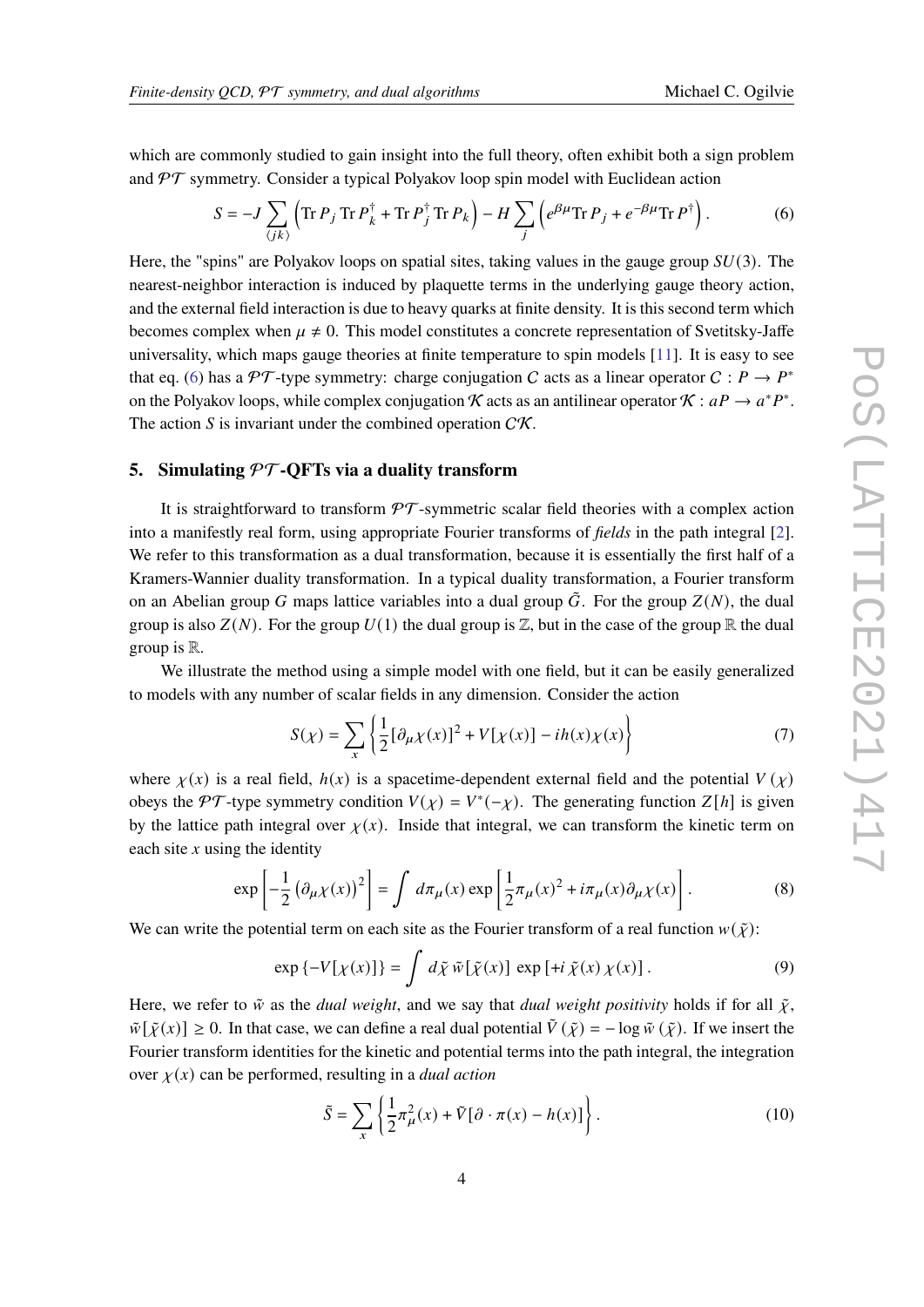<span id="page-4-0"></span>

Figure 1: Within the space of lattice field theories with complex weights, standard lattice models have weights which are real and positive, while  $\mathcal{PT}$ -symmetric models have representations where the weights are real but not necessarily positive.

When dual weight positivity holds, the dual path integral has a manifestly positive integrand and it may be simulated by standard lattice methods. Mean field theory and other conventional analytical methods can also be applied to the dual form. Expressions for correlation functions of the field  $\chi(x)$  are obtained by functional differentiation with respect to  $h(x)$ . Dual weight positivity is an important condition singling out a special class of simulatable models, as shown in Fig. [1.](#page-4-0)

When dual weight positivity is not satisfied, the integrand of the path integral is real but not positive everywhere, so the sign problem is transformed but not eliminated. However, there may be models in the same universality class which do not have a sign problem. One approach is to start from a real dual potential  $\tilde{V}$  parametrized to have the desired behavior. A second approach, inspired by the Migdal-Kadanoff real-space renormalization group transformation [\[12–](#page-7-10)[14\]](#page-7-11), is to simply square dual weight  $\tilde{w}$  of the original model. Because  $\tilde{w}$  is real,  $\tilde{w}^2$  is positive, and the resulting model should be in the same universality class as  $\tilde{w}$ . We conjecture that each universality class contains at least one model with a manifestly positive representation which can be simulated by standard methods.

# **6. Dual forms of** PT**-symmetric QFTs**

 $PT$ -symmetric quantum field theories can have multiple equivalent forms. We can explore some of these forms for the case of a Euclidean action with two scalar fields:

<span id="page-4-1"></span>
$$
\mathcal{L}(\phi, \chi) = \frac{1}{2} (\nabla_{\mu} \phi)^2 + \frac{1}{2} (\nabla_{\mu} \chi)^2 + \frac{1}{2} m_{\chi}^2 \chi^2 - ig \phi \chi + \lambda (\phi^2 - v^2)^2 + h \phi.
$$
 (11)

This PT-symmetric extension of Hermitian  $\phi^4$  theory was first studied in Ref. [\[2\]](#page-7-1) and its phase diagram was extensively analyzed in Ref. [\[3\]](#page-7-12). It is possible to cast eq. [\(11\)](#page-4-1) into a real local form using the method in Sec. [5](#page-3-1) by the dual transform method discussed above:

$$
\tilde{S} = \sum_{x} \left[ \frac{1}{2} (\nabla_{\mu} \phi)^2 + \frac{1}{2} \pi_{\mu}^2 + \frac{1}{2m_{\chi}^2} (\nabla \cdot \pi - g \phi)^2 + \lambda (\phi^2 - v^2)^2 + h \phi \right].
$$
 (12)

Simulations of this model display exotic behaviors characteristic of  $\mathcal{PT}$ -symmetric systems: in-homogeneous phases, disorder lines, and sinusoidally modulated propagators [\[3,](#page-7-12) [4\]](#page-7-2). We can also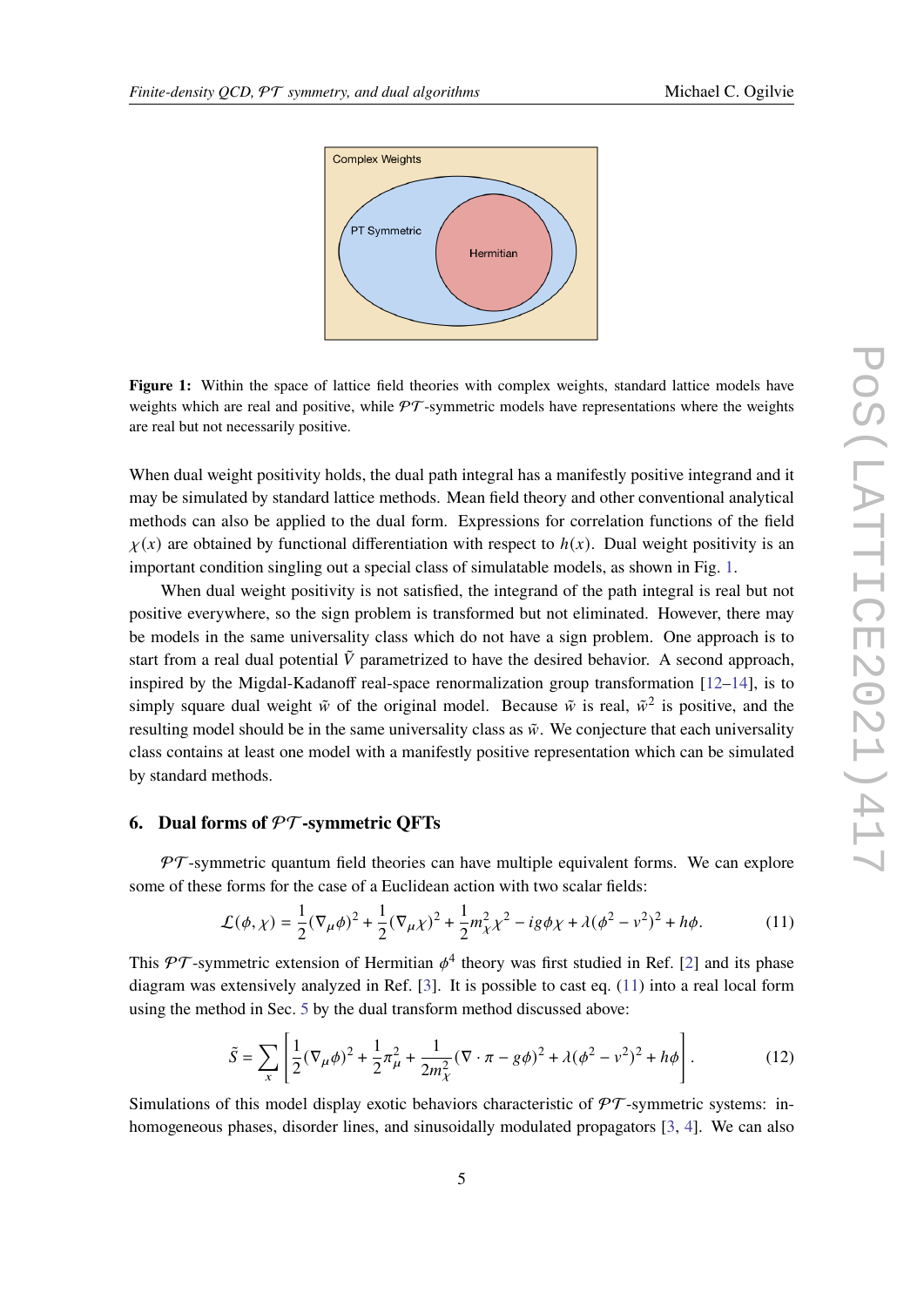recast eq. [\(11\)](#page-4-1) into a real *nonlocal* form by integrating out the  $\chi$  field from eq. (11)

$$
S_{\text{eff}} = \sum_{x} \left[ \frac{1}{2} (\partial_{\mu} \phi(x))^{2} + \lambda (\phi^{2} - v^{2})^{2} + h\phi \right] + \frac{g^{2}}{2} \sum_{x,y} \phi(x) \Delta(x - y) \phi(y), \tag{13}
$$

where  $\Delta(x)$  is the propagator for  $\chi$ . The model studied in [\[3,](#page-7-12) [4\]](#page-7-2) could be called a Yukawa-frustrated  $\phi^4$  model. In the limit  $m_{\chi} \to 0$ , this form of the action is known as the Coulomb-frustrated  $\phi^4$ model, and has been studied as a pattern-forming model for some time in condensed matter physics. In this form, it is clear that the  $\chi$  field acts to restore the  $Z(2)$  symmetry, consistent with a common picture of pattern formation: resulting as a consequence of opposing attractive and repulsive forces. For a more detailed analytic and numeric description of pattern formation, see Ref. [\[15\]](#page-7-13).

Finally, it is known that  $\mathcal{PT}$ -symmetric systems have deep connections to higher-derivative theories [\[16\]](#page-7-14). We can see this connection in eq. [\(11\)](#page-4-1) by simply expanding the nonlocal interactions induced by  $\chi$  into higher-derivative terms, to arrive at an approximate, effective real form:

$$
S_{\text{eff}} \approx \sum_{x} \left[ \frac{1}{2} (\partial_{\mu} \phi(x))^{2} + \lambda (\phi^{2} - v^{2})^{2} + h\phi \right] + \frac{g^{2}}{2m_{\chi}^{2}} \sum_{x} \left[ \phi(x)^{2} - \frac{1}{m_{\chi}^{2}} (\partial_{\mu} \phi(x))^{2} + \dots \right].
$$
 (14)

As  $g$  increases from zero, the coefficient of the quadratic kinetic term decreases, leading to a Lifshitz instability where the homogeneous phase becomes unstable with respect to sinusoidal modulations at a particular wavenumber, resulting in a stable inhomogeneous ground state. This is precisely what is seen in lattice simulations of the model.

#### **7.**  $Z(N)$  spin models and pattern formation

 $Z(N)$  spin models with a non-zero chemical potential also have a  $\mathcal{PT}$ -type symmetry and are closely related to finite-density QCD. Consider a simple  $Z(N)$  spin model in d dimensions. The standard nearest-neighbor action for such a model is

$$
\mathcal{H} = -\frac{J}{2} \sum_{\langle j\nu \rangle} \left( z_j z_{j+\hat{\nu}}^* + z_j^* z_{j+\hat{\nu}} \right)
$$
(15)

where  $z_j$  is a site-based variable in  $Z(N)$ . This model has a Hermitian transfer matrix, but we can make it complex by introducing a chemical potential into the nearest-neighbor interaction in the  $d$ direction:

$$
z_j z_{j+\hat{d}}^* + z_j^* z_{j+\hat{d}} \to e^{\mu} z_j z_{j+\hat{d}}^* + e^{-\mu} z_j^* z_{j+\hat{d}}.
$$
 (16)

This model can be viewed as a simplified model of quarks in a chemical potential. It is  $\mathcal{PT}$ symmetric and the dual weights are real. Pattern formation occurs in the dual representation of this model where the nearest-neighbor interaction in the  $d$  direction has the form

$$
z_j z_{j+\hat{d}}^* + z_j^* z_{j+\hat{d}} \to e^{i\mu} z_j z_{j+\hat{d}}^* + e^{-i\mu} z_j^* z_{j+\hat{d}}.
$$
 (17)

This model has been called the  $Z(N)$  chiral model because a nonzero  $\mu$  favors the angle between adiacent spins in the  $\hat{d}$  direction differing by  $\mu$ . Thus the state of lowest energy may be one where the spins twist to the left or right along the d direction. The phase diagram of this model in the  $J-\mu$ plane reveals a so-called "Devil's Flower" with a rich set of patterned behaviors [\[17\]](#page-7-15).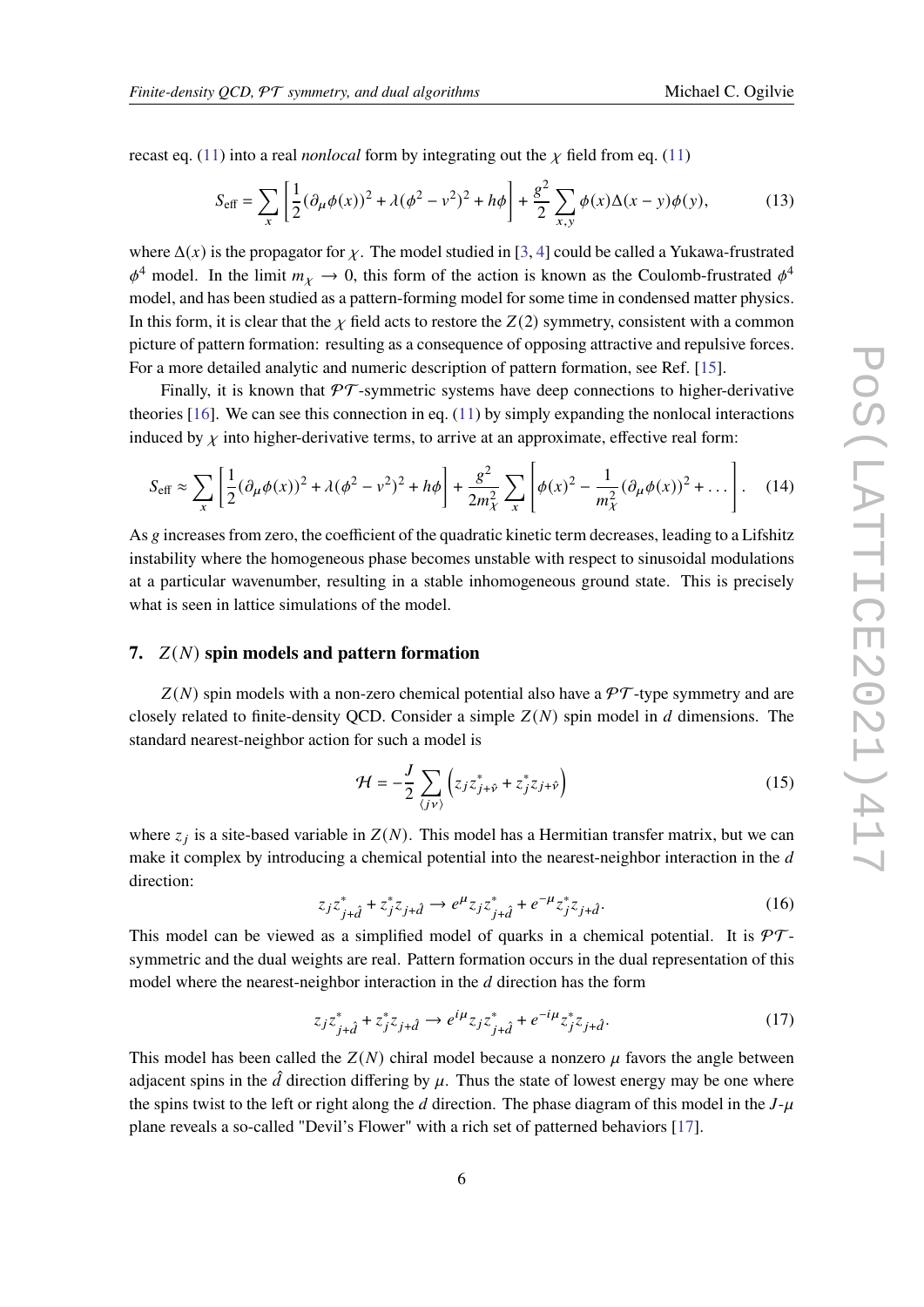These two models are not equivalent under duality, but they belong to classes of models which map into each other under duality: nearest-neighbor  $\mathcal{PT} Z(N)$  models with real and complex actions. Only in the case of the  $Z(N)$  model with a Villain action is there a simple duality [\[18,](#page-8-0) [19\]](#page-8-1):

$$
J \to \tilde{J} = \frac{N^2}{4\pi^2 J} \mu \to \tilde{\mu} = -\frac{2\pi i J \mu}{N}
$$
(18)

In two dimensions, duality maps spin systems to spin systems, but the map is between spin and gauge systems in three dimensions, and gauge to gauge in four dimensions. The two-dimensional case has a nice field-theoretic interpretation: it is the universality class of two-dimensional  $Z(N)$ parafermions and the patterned behavior in the chiral model corresponds to states with nonzero N-ality realized as kinks.

#### **8. Implications for computational complexity**

One might be tempted to assume that by recasting a model from a form with an ostensible sign problem into a manifestly real positive form, we have fully circumvented all issues of computational complexity. It is far from clear that this is the case. Simulation of a system in an inhomogeneous equilibrium state presents additional issues. Patterned phases may have a large number of near-zero modes associated with moving the boundaries of domains, leading to long equilibration times, both in physical systems and in simulations. It has been proposed that scalar field theory models with long-range interactions [\[20\]](#page-8-2) or higher-derivative interactions [\[21\]](#page-8-3) can model glassy behavior, a prototypical non-deterministic non-polynomial hard (NP-hard) problem. This is notable, because these models do not have frustration introduced by quenched bond or site disorder, unlike a spin glass. On the other hand, the well-known work of Troyer and Wiese [\[22\]](#page-8-4) shows that the sign problem of fermionic many-body systems is NP-hard by demonstrating its equivalence to finding the ground state of a random-bond Ising model. In either case, computational complexity has its origins in the inhomogeneity of ground states and equilibrium states, for which we lack a complete understanding.

#### **9. Conclusions**

Many lattice models with sign problems have an underlying  $\mathcal{PT}\text{-type}$  symmetry, with finitedensity OCD and related models an important class.  $\mathcal{PT}$ -symmetric lattice models have a richer structure than their conventional counterparts. Spectral positivity is lost, and exotic phases may emerge. Our recent work on the Yukawa-frustrated  $\phi^4$  model [\[3\]](#page-7-12) as well as a heavy-fermion QCD-like effective model [\[4\]](#page-7-2) indicate real progress can be made. We believe that a number of interesting and important models can now be treated, including models in the  $i\phi^3$  universality class, non-unitary minimal conformal models [\[23\]](#page-8-5), affine Toda models [\[24\]](#page-8-6), and  $\mathcal{PT}$ -symmetric  $SU(N)$ models [\[25–](#page-8-7)[28\]](#page-8-8).

## **Acknowledgments**

STS was supported by a Graduate Research Fellowship from the U.S. National Science Foundation under Grant No. 1745302; the U.S. Department of Energy, Office of Science, Office of Nuclear Physics, from DE-SC0011090; and fellowship funding from the MIT Department of Physics.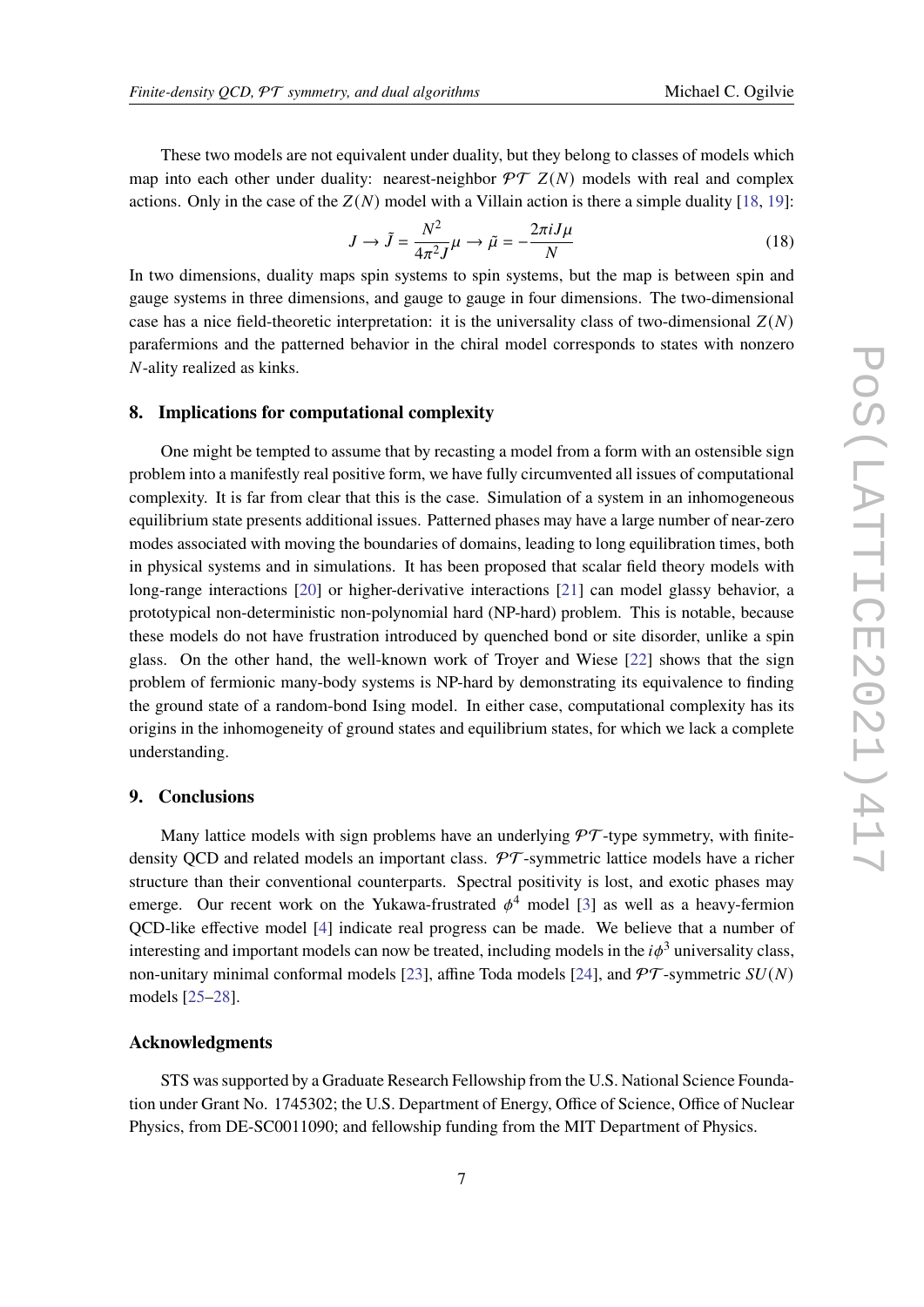#### **References**

- <span id="page-7-0"></span>[1] P.N. Meisinger and M.C. Ogilvie, *PT symmetry in classical and quantum statistical mechanics*, *[Phil. Trans. Roy. Soc. Lond. A](https://doi.org/10.1098/rsta.2012.0058)* **371** (2013) 20120058 [[1208.5077](https://arxiv.org/abs/1208.5077)].
- <span id="page-7-1"></span>[2] M.C. Ogilvie and L. Medina, *Simulation of scalar field theories with complex actions*, *[PoS](https://doi.org/10.22323/1.334.0157)* **[LATTICE2018](https://doi.org/10.22323/1.334.0157)** (2018) 157 [[1811.11112](https://arxiv.org/abs/1811.11112)].
- <span id="page-7-12"></span>[3] M.A. Schindler, S.T. Schindler, L. Medina and M.C. Ogilvie, *Universality of pattern formation*, *[Phys. Rev. D](https://doi.org/10.1103/PhysRevD.102.114510)* **102** (2020) 114510 [[1906.07288](https://arxiv.org/abs/1906.07288)].
- <span id="page-7-2"></span>[4] M.A. Schindler, S.T. Schindler and M.C. Ogilvie, PT *symmetry, pattern formation, and finite-density QCD*, [[2106.07092](https://arxiv.org/abs/2106.07092)].
- <span id="page-7-3"></span>[5] G. Parisi, *ON COMPLEX PROBABILITIES*, *[Phys. Lett. B](https://doi.org/10.1016/0370-2693(83)90525-7)* **131** (1983) 393.
- <span id="page-7-4"></span>[6] AuroraScience collaboration, *New approach to the sign problem in quantum field theories: High density QCD on a Lefschetz thimble*, *[Phys. Rev. D](https://doi.org/10.1103/PhysRevD.86.074506)* **86** (2012) 074506 [[1205.3996](https://arxiv.org/abs/1205.3996)].
- <span id="page-7-5"></span>[7] T.D. Lee and C.-N. Yang, *Statistical theory of equations of state and phase transitions. 2. Lattice gas and Ising model*, *[Phys. Rev.](https://doi.org/10.1103/PhysRev.87.410)* **87** (1952) 410.
- <span id="page-7-6"></span>[8] C.M. Bender and S. Boettcher, *Real spectra in non-Hermitian Hamiltonians having PT symmetry*, *[Phys. Rev. Lett.](https://doi.org/10.1103/PhysRevLett.80.5243)* **80** (1998) 5243 [[physics/9712001](https://arxiv.org/abs/physics/9712001)].
- <span id="page-7-7"></span>[9] C.M. Bender, *Making sense of non-Hermitian Hamiltonians*, *[Rept. Prog. Phys.](https://doi.org/10.1088/0034-4885/70/6/R03)* **70** (2007) [947](https://doi.org/10.1088/0034-4885/70/6/R03) [[hep-th/0703096](https://arxiv.org/abs/hep-th/0703096)].
- <span id="page-7-8"></span>[10] C.M. Bender, P.E. Dorey, C. Dunning, A. Fring, D.W. Hook, H.F. Jones et al., *PT Symmetry: in Quantum and Classical Physics*, World Scientific (2019), [10.1142/q0178.](https://doi.org/10.1142/q0178)
- <span id="page-7-9"></span>[11] B. Svetitsky and L.G. Yaffe, *Critical Behavior at Finite Temperature Confinement Transitions*, *[Nucl. Phys. B](https://doi.org/10.1016/0550-3213(82)90172-9)* **210** (1982) 423.
- <span id="page-7-10"></span>[12] A.A. Migdal, *Recursion Equations in Gauge Theories*, *Sov. Phys. JETP* **42** (1975) 413.
- [13] A.A. Migdal, *Gauge Transitions in Gauge and Spin Lattice Systems*, *Sov. Phys. JETP* **42** (1975) 743.
- <span id="page-7-11"></span>[14] L.P. Kadanoff, *Notes on Migdal's Recursion Formulas*, *[Annals Phys.](https://doi.org/10.1016/0003-4916(76)90066-X)* **100** (1976) 359.
- <span id="page-7-13"></span>[15] M.A. Schindler, S.T. Schindler and M.C. Ogilvie, *Finite-density QCD,* PT *symmetry, and exotic phases*, in *38th International Symposium on Lattice Field Theory*, 10, 2021 [[2110.07761](https://arxiv.org/abs/2110.07761)].
- <span id="page-7-14"></span>[16] C.M. Bender and P.D. Mannheim, *No-ghost theorem for the fourth-order derivative Pais-Uhlenbeck oscillator model*, *[Phys. Rev. Lett.](https://doi.org/10.1103/PhysRevLett.100.110402)* **100** (2008) 110402 [[0706.0207](https://arxiv.org/abs/0706.0207)].
- <span id="page-7-15"></span>[17] J.M. Yeomans and M.E. Fisher, *Analysis of the multiphase region in the three-state chiral clock model*, *[Physica A: Statistical Mechanics and its Applications](https://doi.org/https://doi.org/10.1016/0378-4371(84)90118-3)* **127** (1984) 1.